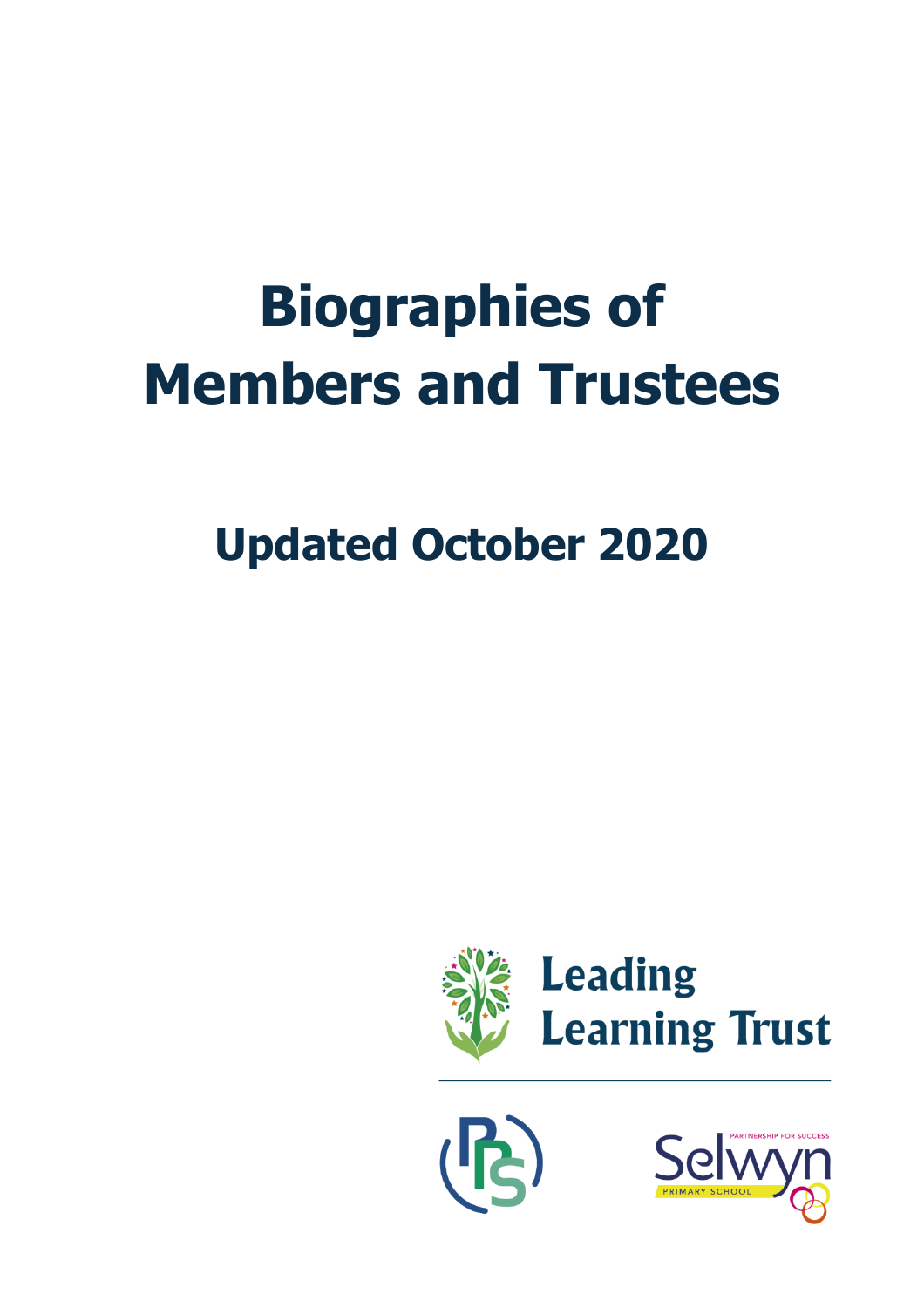

# **Steve Loganathan – Trustee, Chair and Company Member**

Steve Longanathan was appointed to the governing body of Selwyn primary school in 2007 and he has been Chair of Governors since 2014. Steve retired as the Director of Business Planning at British Telecommunications PLC in 2013. Prior to that he was a Programme Director managing major projects. He also played a key role in managing major start-up telecommunication businesses in Australia, Germany and France. He is a Chartered Engineer and has BSc in Electrical and Electronic Engineering, MSc in Information Systems Engineering and MBA in Technology Management. He has strong leadership, financial and data analysis skills and a clear understanding of governance processes.



# **Emma Nicholls – Trustee and Chief Executive Officer**

Emma Nicholls has 26 years teaching experience and she has been Head teacher of Selwyn Primary School since 2007. Under Emma's leadership, the school's Ofsted assessment has improved from 'satisfactory' in 2007 to 'outstanding' in 2014. She is a Local Leader of Education and trained Ofsted inspector. In February 2015 she was commissioned by Newham Council to support Portway Primary School, which lead to the formation of the Leading Learning Trust in May 2016. As of July 2018, Emma has taken on a new strategic role as Chief Executive Officer (CEO) of the Leading Learning Trust.



#### **Helen Lam – Company Member**

Helen became a Company Member of the Leading Learning Trust in December 2018. She is a business professional, with experience in both the public and private sectors. She brings strong communication, project management and teamworking skills to the role of Company Member, as well as a commitment to serving her community. Helen was previously a governor at Rokeby School. Professionally, she works as a Corporate Social Responsibility Manager for Marsh Ltd (insurance and risk management sector).

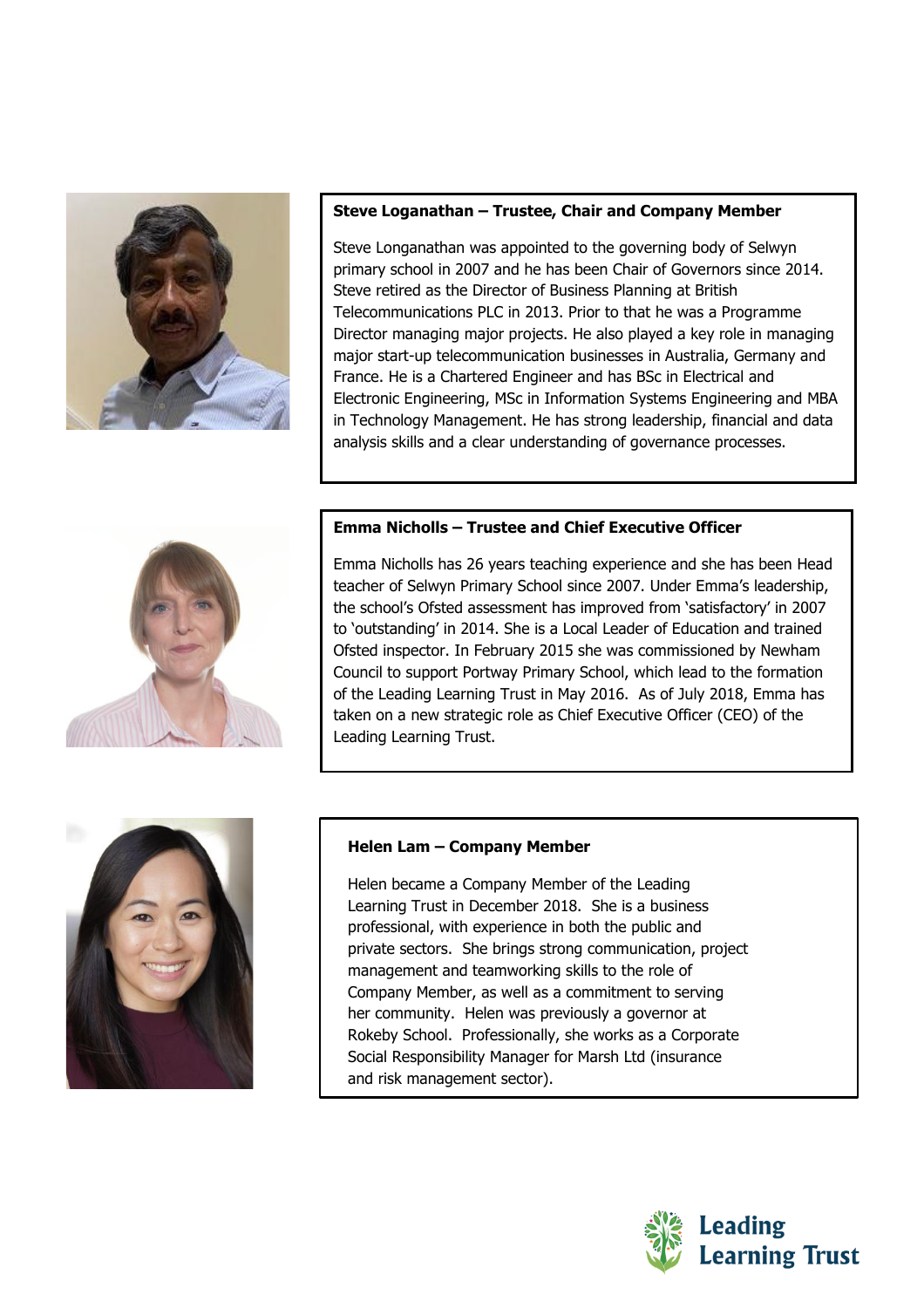

# **Christine Alexander – Trustee and Company Member**

Christine Alexander is a retired primary school head teacher. She was head teacher of Upton Cross primary school from 1991 to 2006 and Colegrave primary school from 2007 to 2013. Both schools are in Newham. In 2012, Colegrave was inspected and assessed by Ofsted as 'good' overall, with leadership and management assessed as 'outstanding'. While at Colegrave, Christine was also head of an initial teacher-training centre, which was assessed as 'outstanding'. She was an Ofsted inspector up to 2015 and she has served on two Interim Executive Boards. She is currently a consultant supporting head teachers and initial teacher training.



# **Maduka Ogbuonye – Company Member**

Maduka Ogbuonye is a parent governor at Selwyn primary school and he has served on the governing body since May 2013. He is a Probation Officer with master's degrees in the Clinical Science of Drug Addiction and Criminology and Criminal Justice Policy. He is currently carrying out research on the Prevent strategy and radicalisation for a PhD. Maduka's skills include high order negotiation and conflict resolution, as well as risk assessment and risk management skills.



# **Yingqian Xu – Company Member**

Yingqian Xu served as a parent governor at Selwyn primary school from February 2014 to February 2018. He is a Chief Technology Officer and Senior Scientist in a high-tech nanotechnology company. He has extensive experience in project management and strategic planning, with strong leadership and financial management skills. As chair of the laboratory health and safety committee at workplace, he also has expertise in this area.

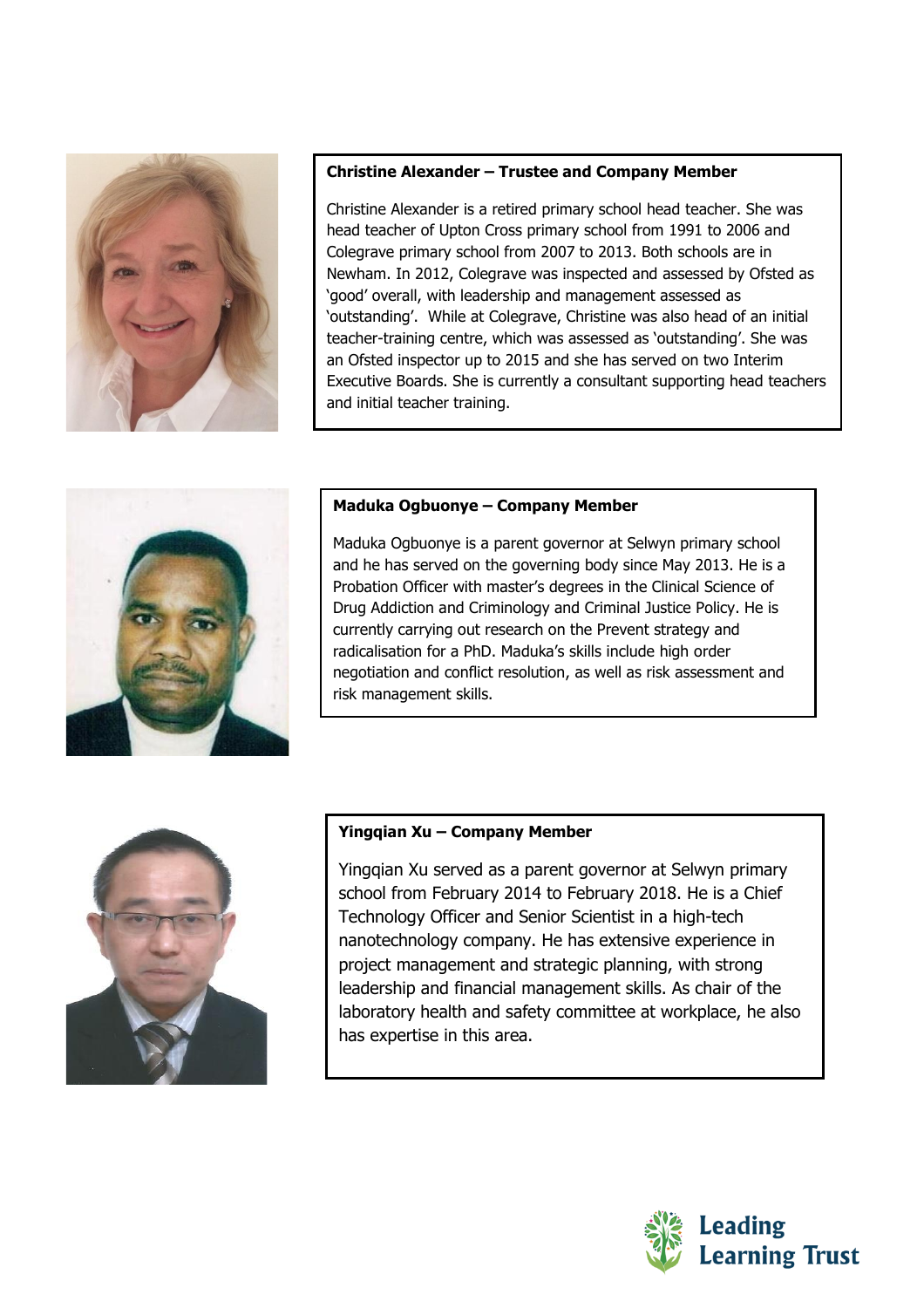

# **Mohammed Mansoor Siddique - Trustee**

Mohammed Mansoor Siddique has served as a co-opted governor at Selwyn primary school since February 2015. He is an Aerospace Engineer working as an Enterprise Architect for the Ministry of Defence, Formula 1 and Airbus and is a Lead Project Manager on range of international Aerospace and Engineering projects that span several countries. He has strong leadership and financial management skills as well as high-end data analysis skills. Mansoor has a PhD in Active Control of Turbulent Boundary Layers in Low Reynolds Flow and he is completing a MBA.

# **Janette Ballard – Trustee**

With twenty years' experience as a BBC journalist and television director, Janette has developed many transferable skills that she brings to our Trust Board; good communication, planning and logistics, researching, assessing and analysing information, relationship building, budgeting, problem solving, listening and patience, collective problem solving and team work. Her most recent role was Senior Project Manager for the BBC's media literacy programme for 11 to18 year olds. This role required her to work with multiple stakeholders to establish a 200-strong staff volunteer base to deliver content in schools. The success of this project demonstrates her ability to navigate legal and editorial compliance, the importance of child safeguarding, and her commitment to BBC values, and puts her in a strong position to support the Trust. In May 2020, Janette stepped away from the BBC in order to bring her media literacy skills to an even wider audience, as the founder and owner of Be Smart Cookie.



# **Sergey Sidorov – Trustee**

Sergey has a daughter who just joined Reception (not at a Leading Learning Trust school) and has recently volunteered at her school. Whilst finding this experience very rewarding, coming from a family of teachers, he also understands many challenges faced in education. Sergey's interest in the role as Trust Governor comes from his strong commitment to the community, with an ability to influence one of the most important aspects of young people's lives – their education. Throughout his career as a General Insurance Actuary with significant experience both in London and in international markets, he has developed many valuable skills, the deployment of which will add strength to our Trust Board. In particular, his business experience and training will be support budgeting and strategic decision making for the Trust.